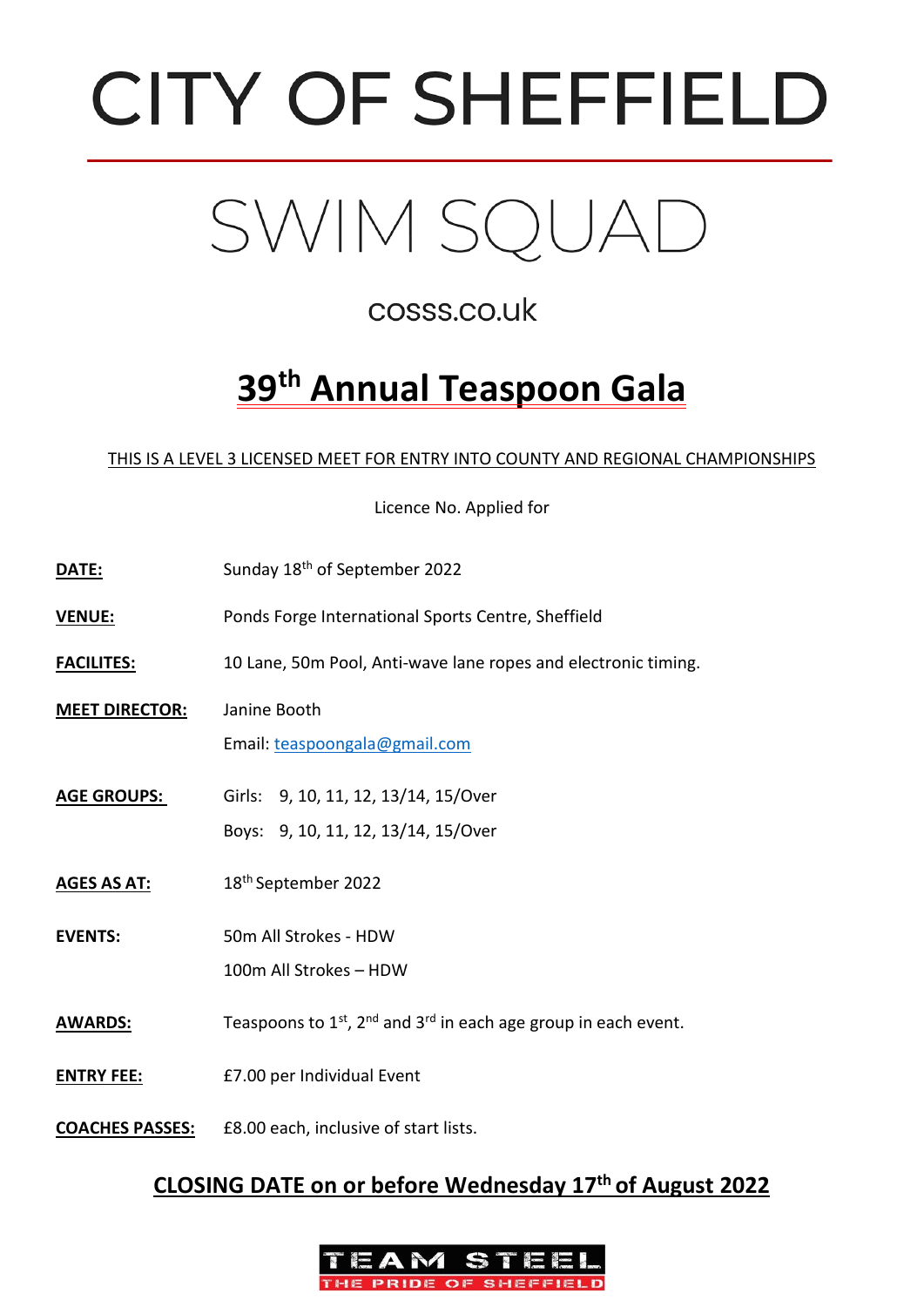# **Programme of Events**

| <b>Session 1</b> |     | Sunday 18 <sup>th</sup> September |             | Warm Up: 7.55am               | <b>Start: 9.00am</b> |
|------------------|-----|-----------------------------------|-------------|-------------------------------|----------------------|
|                  |     |                                   |             |                               |                      |
| <b>Event No</b>  | 101 | 50 <sub>m</sub> Freestyle         | Girls       | 9, 10, 11, 12, 13/14, 15/Over |                      |
|                  | 102 | 50 <sub>m</sub> Freestyle         | <b>Boys</b> | 9, 10, 11, 12, 13/14, 15/Over |                      |
|                  | 103 | 100m Butterfly                    | Girls       | 9, 10, 11, 12, 13/14, 15/Over |                      |
|                  | 104 | 100m Butterfly                    | Boys        | 9, 10, 11, 12, 13/14, 15/Over |                      |
|                  | 105 | 50m Backstroke                    | Girls       | 9, 10, 11, 12, 13/14, 15/Over |                      |
|                  | 106 | 50m Backstroke                    | <b>Boys</b> | 9, 10, 11, 12, 13/14, 15/Over |                      |
|                  | 107 | 100m Breaststroke                 | Girls       | 9, 10, 11, 12, 13/14, 15/Over |                      |
|                  | 108 | 100m Breaststroke                 | <b>Boys</b> | 9, 10, 11, 12, 13/14, 15/Over |                      |

| <b>Session 2</b> |     | Sunday 18 <sup>th</sup> September |       | Warm Up: TBC                  | <b>Start: TBC</b> |
|------------------|-----|-----------------------------------|-------|-------------------------------|-------------------|
| <b>Event No</b>  | 201 | 50 <sub>m</sub> Butterfly         | Girls | 9, 10, 11, 12, 13/14, 15/Over |                   |
|                  | 202 | 50 <sub>m</sub> Butterfly         | Boys  | 9, 10, 11, 12, 13/14, 15/Over |                   |
|                  | 203 | 100m Backstroke                   | Girls | 9, 10, 11, 12, 13/14, 15/Over |                   |
|                  | 204 | 100m Backstroke                   | Boys  | 9, 10, 11, 12, 13/14, 15/Over |                   |
|                  | 205 | 50m Breaststroke                  | Girls | 9, 10, 11, 12, 13/14, 15/Over |                   |
|                  | 206 | 50 <sub>m</sub> Breaststroke      | Boys  | 9, 10, 11, 12, 13/14, 15/Over |                   |
|                  | 207 | 100m Freestyle                    | Girls | 9, 10, 11, 12, 13/14, 15/Over |                   |
|                  | 208 | 100m Freestyle                    | Boys  | 9, 10, 11, 12, 13/14, 15/Over |                   |

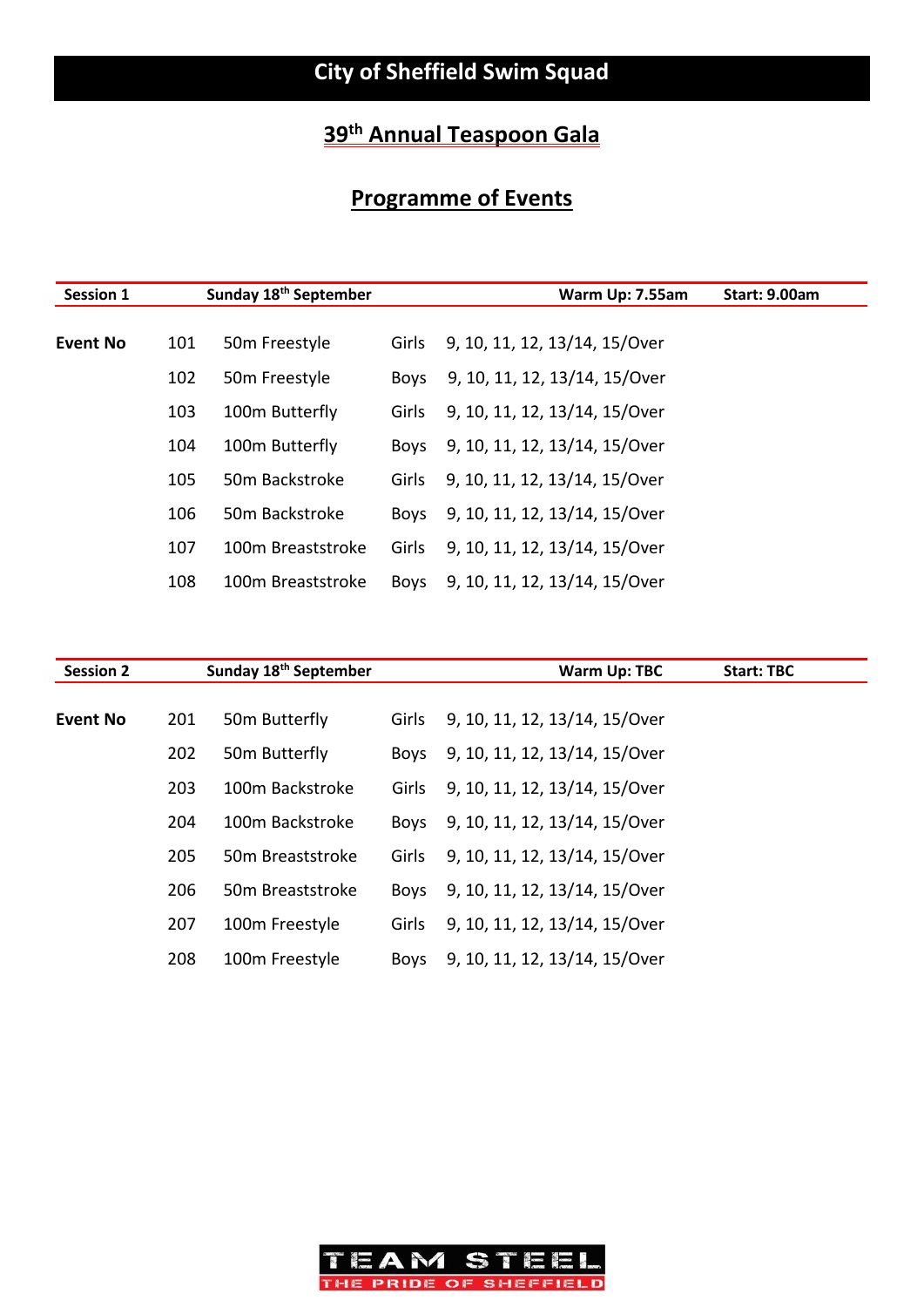#### **Meet Conditions**

- 1. This competition will be held under ASA Laws and ASA Technical Rules.
- 2. All competitors must be members of an ASA affiliated club, eligible to compete and may enter in the name of one club only.
- 3. This meet will be run using the linked Sportsystem software. Converted short course times may be used. The Sportsystems entry file will be available to download from our website from the **Thursday 30th June.**
- 4. Entries will be accepted on a **first come, first serve** basis. We reserve the right to limit entries to comply with license timing restrictions.
- 5. Late / poolside entries will not be accepted and once the entry file has been submitted, improved times will not be accepted.
- 6. Refunds will not be given for swimmers withdrawing after the closing date or for any errors or omissions attributable to the individual or their club. Only individuals who can prove that they are unfit to compete through evidence of a doctor's note may be given a refund.
- 7. Swimmers with disabilities will be accepted and all classes of swimmers will swim together in inclusive events.
- 8. The submission of entries indicates an acceptance of the meet conditions. Entries will not be accepted until the appropriate payment is received and the summary sheet provided in the pack has been completed and returned.
- 9. All team staff must be DBS checked to gain a coaches pass and access onto the poolside. Any parent wishing to act as a coach must also be DBS checked. Coaches and team staff MUST wear badges provided. City of Sheffield Swim Squad will NOT be responsible for any unaccompanied swimmers on the poolside. The responsibility falls on the club entering the swimmer.
- 10. No outdoors shoes to be worn on the poolside. Footwear must be worn outside the pool area.
- 11. Over the top starts will be used at the promoter's discretion.
- 12. Withdrawals Please notify withdrawals by email to: [teaspoongala@gmail.com](mailto:teaspoongala@gmail.com) or to the Omega Suite before 7.15am for the morning heats and before 12.30pm for the afternoon heats.
- 13. A draft programme and live results will be posted on our website: [cosss.co.uk](https://cosss.uk/competitions/open-meets/)
- 14. **Officials** In order to run a licensed meet a lot of help is required. We would be extremely grateful if your club has any licensed officials that would be prepared to help during the meet. If so, then please contact our officials' coordinator Mick Budd at [buddies1@btinternet.com](mailto:buddies1@btinternet.com)

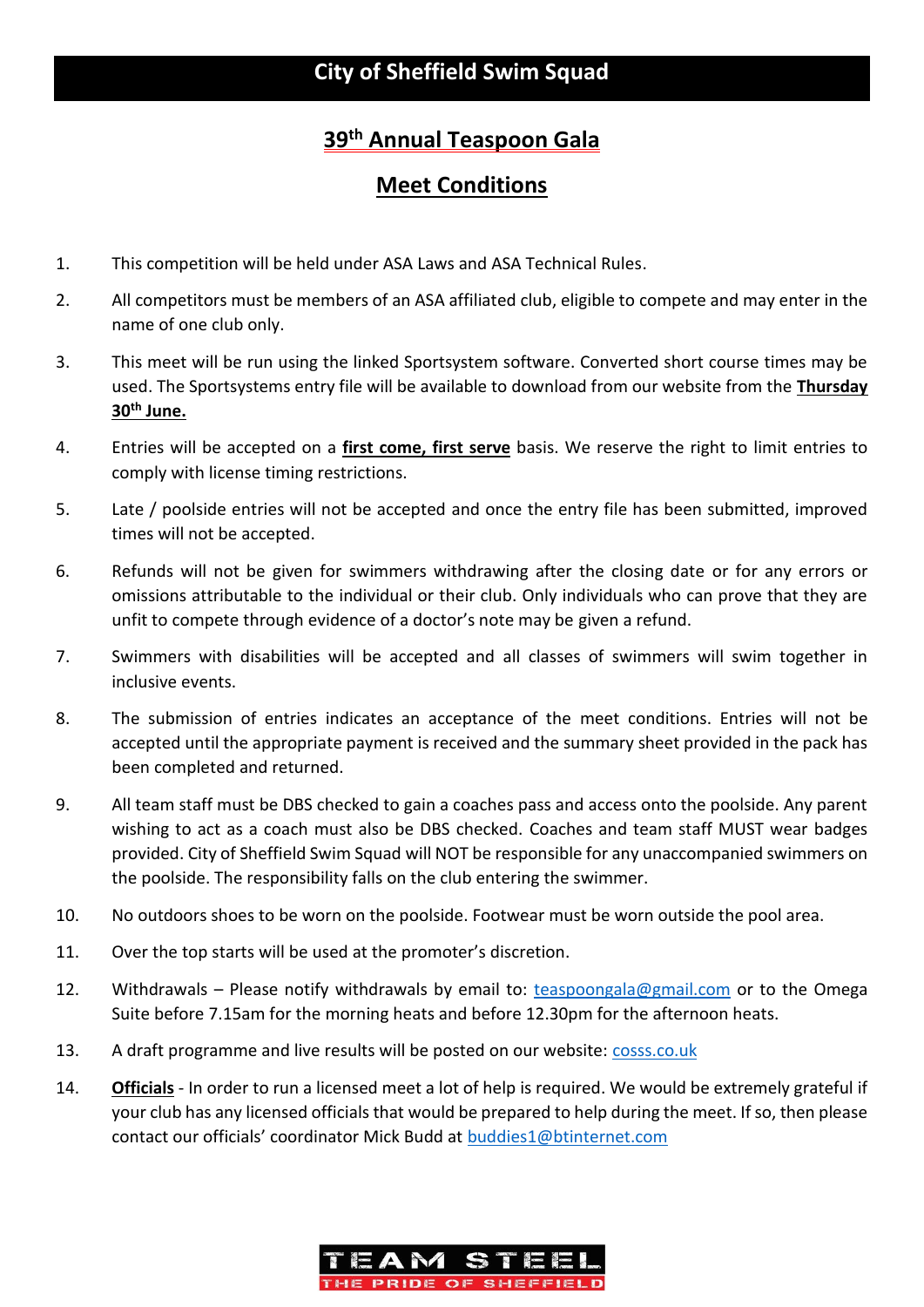- 15. It is the responsibility of swimmers to report to the stewarding area in sufficient time for each event. Neither City of Sheffield Swim Squad nor the promotor can be held responsible for any swimmer missing their heat.
- 16. If cancellation of the event is necessary then the only claim will be the entry fees paid.
- 17. Entries and results will be managed via computer and available via the internet. By submitting entries, consent is thereby given, as required by the Data Protection Act 1998, to the holding of personal information on a computer. Personal data, including submitted and recorded times, will be available during the meet.
- 18. Please adhere to the venue's no photography policy.
- 19. Promoter nor City of Sheffield Swim Squad will be responsible for any loss or damage occurring during this meet.
- 20. Any point not covered by these conditions will be at the discretion of the Meet Promotor. Depending upon the situation, the meet promotor or Referee's decision respectively will be final.
- 21. When entering this event, you agree that we may collect and publish personal information as part of the entry to and results of the event. We may pass such information to the Governing Body or Affiliated organisations for the purpose of membership and qualification checking. Following that your personal information will be used for publishing results either for the event alone or combined with or compared to other events (British Rankings). The published results may include (but not limited to) Name, Club Membership, Race Times, Age Category.

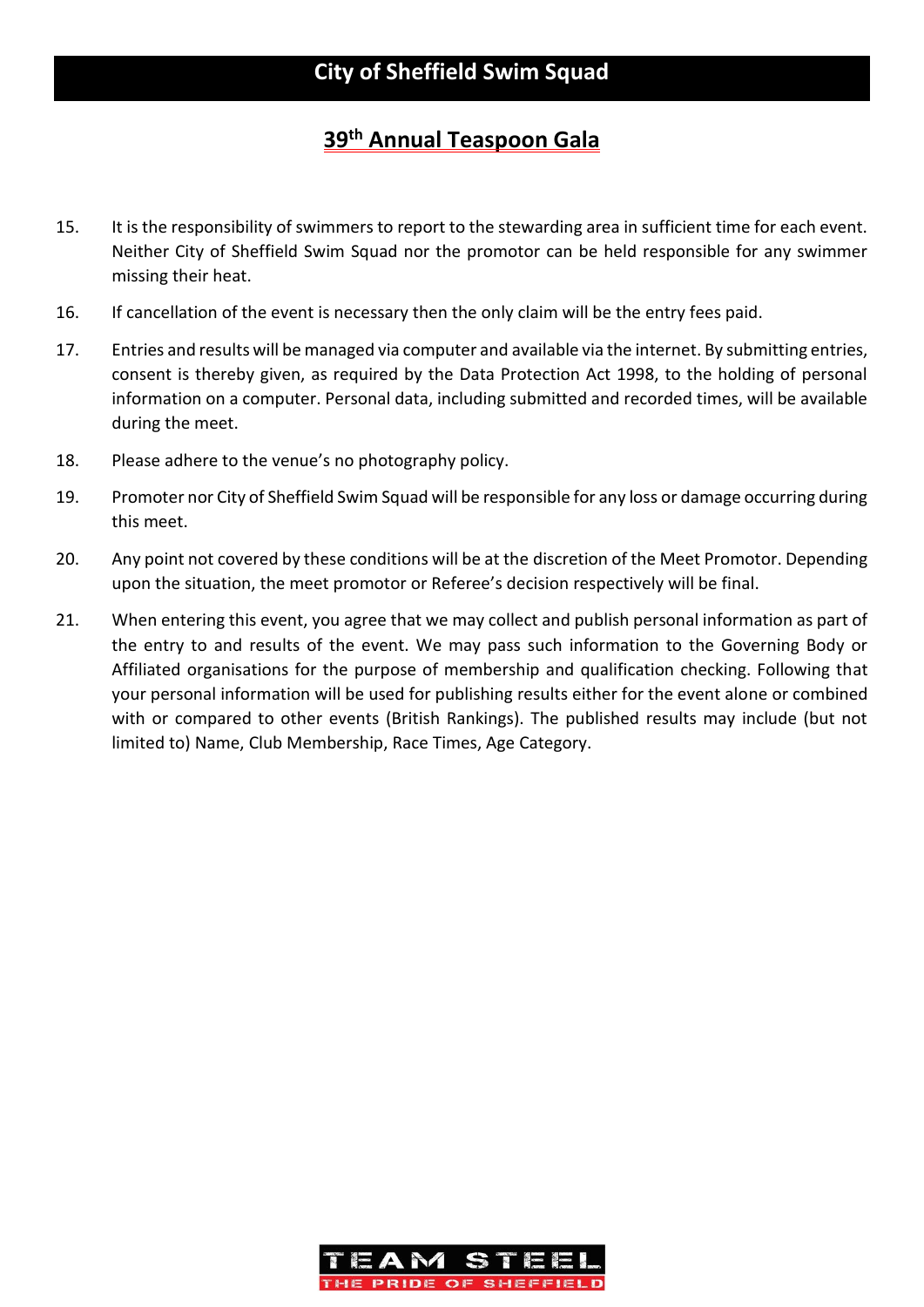# **City of Sheffield Swim Squad**

# **39th Annual Teaspoon Gala**

### **Upper Limit Times**

#### Swimmers must **NOT** be faster than the times listed below

#### LONG COURSE TIMES – Short Course Converted Times Will Be Accepted

| <b>BOYS</b> |               |               |               | <b>EVENTS</b> | <b>GIRLS</b>           |                         |          |               |               |               |           |                        |
|-------------|---------------|---------------|---------------|---------------|------------------------|-------------------------|----------|---------------|---------------|---------------|-----------|------------------------|
| 9 YRS       | <b>10 YRS</b> | <b>11 YRS</b> | <b>12 YRS</b> | 13/14 YRS     | <b>15 YRS</b><br>/OVER |                         | 9 YRS    | <b>10 YRS</b> | <b>11 YRS</b> | <b>12 YRS</b> | 13/14 YRS | <b>15 YRS</b><br>/OVER |
| 00:34.21    | 00:32.23      | 00:29.73      | 00:27.32      | 00:24.76      | 00:22.90               | <b>50 Freestyle</b>     | 00:35.18 | 00:32.42      | 00:29.85      | 00:28.13      | 00:26.48  | 00:25.83               |
| 01:16.40    | 01:10.70      | 01:04.80      | 00:59.42      | 00:54.33      | 00:50.09               | <b>100 Freestyle</b>    | 01:18.70 | 01:11.30      | 01:05.20      | 01:02.40      | 00:57.56  | 00:55.67               |
| 00:40.12    | 00:37.36      | 00:34.05      | 00:31.32      | 00:27.40      | 00:25.70               | <b>50 Backstroke</b>    | 00:40.65 | 00:36.82      | 00:34.35      | 00:32.42      | 00:30.52  | 00:29.31               |
| 01:32.70    | 01:22.40      | 01:13.30      | 01:07.60      | 01:01.30      | 00:55.03               | <b>100 Backstroke</b>   | 01:26.50 | 01:20.40      | 01:11.30      | 01:09.60      | 01:05.20  | 01:02.50               |
| 00:46.61    | 00:41.82      | 00:37.60      | 00:34.61      | 00:30.94      | 00:28.16               | <b>50 Breaststroke</b>  | 00:46.07 | 00:43.15      | 00:38.10      | 00:35.20      | 00:33.25  | 00:32.28               |
| 01:41.30    | 01:33.80      | 01:23.60      | 01:14.00      | 01:08.40      | 01:02.00               | <b>100 Breaststroke</b> | 01:40.40 | 01:31.20      | 01:23.00      | 01:17.50      | 01:12.10  | 01:09.90               |
| 00:38.07    | 00:35.61      | 00:31.63      | 00:29.51      | 00:27.31      | 00:24.37               | <b>50 Butterfly</b>     | 00:39.91 | 00:36.14      | 00:31.44      | 00:29.90      | 00:27.50  | 00:27.30               |
| 01:28.00    | 01:20.00      | 01:11.90      | 01:06.40      | 00:58.80      | 00:54.19               | <b>100 Butterfly</b>    | 01:38.50 | 01:22.70      | 01:09.70      | 01:08.80      | 01:01.50  | 01:00.50               |